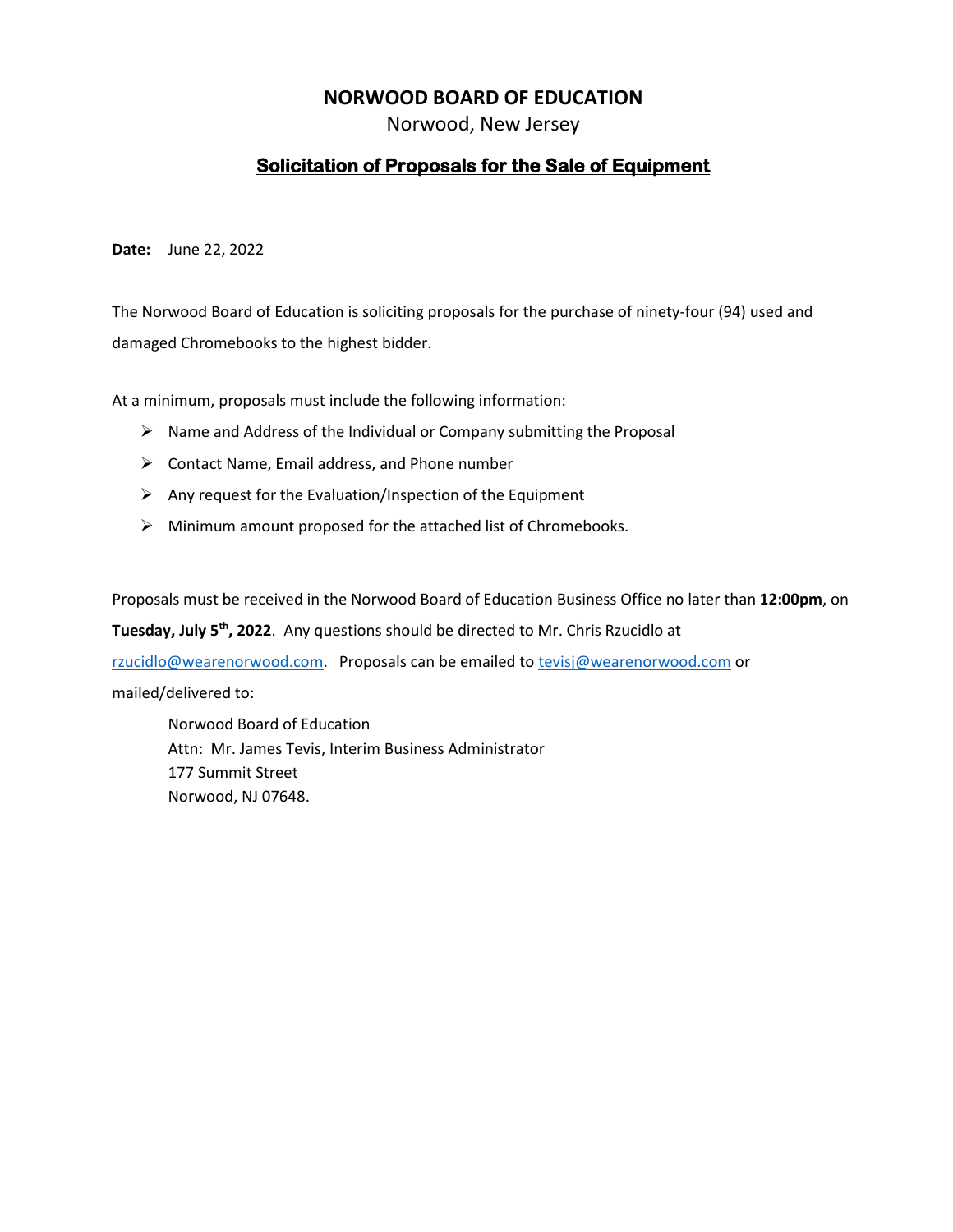# **NORWOOD BOARD OF EDUCATION EQUIPMENT DISPOSAL REQUEST**

| <b>Make</b>          | Technology Equipment/Supplies:<br><b>Model</b> | <b>CHROMEBOOKS</b><br>Serial / Svc Tag# | Year | <b>Condition</b> |
|----------------------|------------------------------------------------|-----------------------------------------|------|------------------|
|                      |                                                |                                         |      |                  |
| Lenovo Chromebook    | Lenovo-100E                                    | <b>P2082BRK</b>                         | 2017 | Damaged          |
| Lenovo Chromebook    | Lenovo-100E                                    | P2082C3M                                | 2017 | Damaged          |
| Lenovo Chromebook    | Lenovo-100E                                    | P2082BSY                                | 2017 | Damaged          |
| Lenovo Chromebook    | Lenovo-100E                                    | P2082BLD                                | 2017 | Damaged          |
| <b>HP Chromebook</b> | <b>HP 11A G8 EE</b>                            | 5CD03542JZ                              | 2019 | Damaged          |
| <b>HP Chromebook</b> | <b>HP 11A G8 EE</b>                            | 5CD03543BT                              | 2019 | Damaged          |
| <b>HP Chromebook</b> | <b>HP 11A G8 EE</b>                            | 5CD0354273                              | 2019 | Damaged          |
| <b>HP Chromebook</b> | <b>HP 11A G8 EE</b>                            | 5CD035434L                              | 2019 | Damaged          |
| <b>HP Chromebook</b> | <b>HP 11A G8 EE</b>                            | 5CD035427H                              | 2019 | Damaged          |
| <b>HP Chromebook</b> | <b>HP 11A G8 EE</b>                            | 5CD0354378                              | 2019 | Damaged          |
| <b>HP Chromebook</b> | <b>HP 11A G8 EE</b>                            | 5CD0353RP1                              | 2019 | Damaged          |
| <b>HP Chromebook</b> | <b>HP 11A G8 EE</b>                            | 5CD03543B2                              | 2019 | Damaged          |
| <b>HP Chromebook</b> | <b>HP 11A G8 EE</b>                            | 5CD03543DV                              | 2019 | Damaged          |
| <b>HP Chromebook</b> | <b>HP 11A G8 EE</b>                            | 5CD03542FV                              | 2019 | Damaged          |
| <b>HP Chromebook</b> | <b>HP 11A G8 EE</b>                            | 5CD03543F4                              | 2019 | Damaged          |
| <b>HP Chromebook</b> | <b>HP 11A G8 EE</b>                            | 5CD035439H                              | 2019 | Damaged          |
| <b>HP Chromebook</b> | <b>HP 11A G8 EE</b>                            | 5CD035437P                              | 2019 | Damaged          |
| HP Chromebook        | <b>HP 11A G8 EE</b>                            | 5CD03542J0                              | 2019 | Damaged          |
| <b>HP Chromebook</b> | <b>HP 11A G8 EE</b>                            | 5CD035437K                              | 2019 | Damaged          |
| <b>HP Chromebook</b> | <b>HP 11A G8 EE</b>                            | 5CD03543DS                              | 2019 | Damaged          |
| <b>HP Chromebook</b> | <b>HP 11A G8 EE</b>                            | 5CD035436R                              | 2019 | Damaged          |
| <b>HP Chromebook</b> | <b>HP 11A G8 EE</b>                            | 5CD03542DH                              | 2019 | Damaged          |
| <b>HP Chromebook</b> | <b>HP 11A G8 EE</b>                            | 5CD0353RVZ                              | 2019 | Damaged          |
| <b>HP Chromebook</b> | <b>HP 11A G8 EE</b>                            | 5CD03542DV                              | 2019 | Damaged          |
| <b>HP Chromebook</b> | <b>HP 11A G8 EE</b>                            | 5CD035429J                              | 2019 | Damaged          |
| <b>HP Chromebook</b> | <b>HP 11A G8 EE</b>                            | 5CD0353RPB                              | 2019 | Damaged          |
| <b>HP Chromebook</b> | <b>HP 11A G8 EE</b>                            | 5CD035436T                              | 2019 | Damaged          |
| HP Chromebook        | <b>HP 11A G8 EE</b>                            | 5CD0353RRW                              | 2019 | Damaged          |
| <b>HP Chromebook</b> | <b>HP 11A G8 EE</b>                            | 5CD03542DL                              | 2019 | Damaged          |
| <b>HP Chromebook</b> | <b>HP 11A G8 EE</b>                            | 5CD03542GW                              | 2019 | Damaged          |
| <b>HP Chromebook</b> | <b>HP 11A G8 EE</b>                            | 5CD03543DD                              | 2019 | Damaged          |
| <b>HP Chromebook</b> | <b>HP 11A G8 EE</b>                            | 5CD03542D3                              | 2019 | Damaged          |
| <b>HP Chromebook</b> | <b>HP 11A G8 EE</b>                            | 5CD035429X                              | 2019 | Damaged          |
| <b>HP Chromebook</b> | <b>HP 11A G8 EE</b>                            | 5CD03543C7                              | 2019 | Damaged          |
| <b>HP Chromebook</b> | <b>HP 11A G8 EE</b>                            | 5CD03544MJ                              | 2019 | Damaged          |
| <b>HP Chromebook</b> | <b>HP 11A G8 EE</b>                            | 5CD03542DV                              | 2019 | Damaged          |
| <b>HP Chromebook</b> | <b>HP 11A G8 EE</b>                            | 5CD0354513                              | 2019 | Damaged          |
| HP Chromebook        | <b>HP 11A G8 EE</b>                            | 5CD03544SP                              | 2019 | Damaged          |
| <b>HP Chromebook</b> | <b>HP 11A G8 EE</b>                            | 5CD03544BP                              | 2019 | Damaged          |
| <b>HP Chromebook</b> | <b>HP 11A G8 EE</b>                            | 5CD0354265                              | 2019 | Damaged          |
| <b>HP Chromebook</b> | <b>HP 11A G8 EE</b>                            | 5CD0353RQ1                              | 2019 | Damaged          |
| HP Chromebook        | <b>HP 11A G8 EE</b>                            | 5CD03542FK                              | 2019 | Damaged          |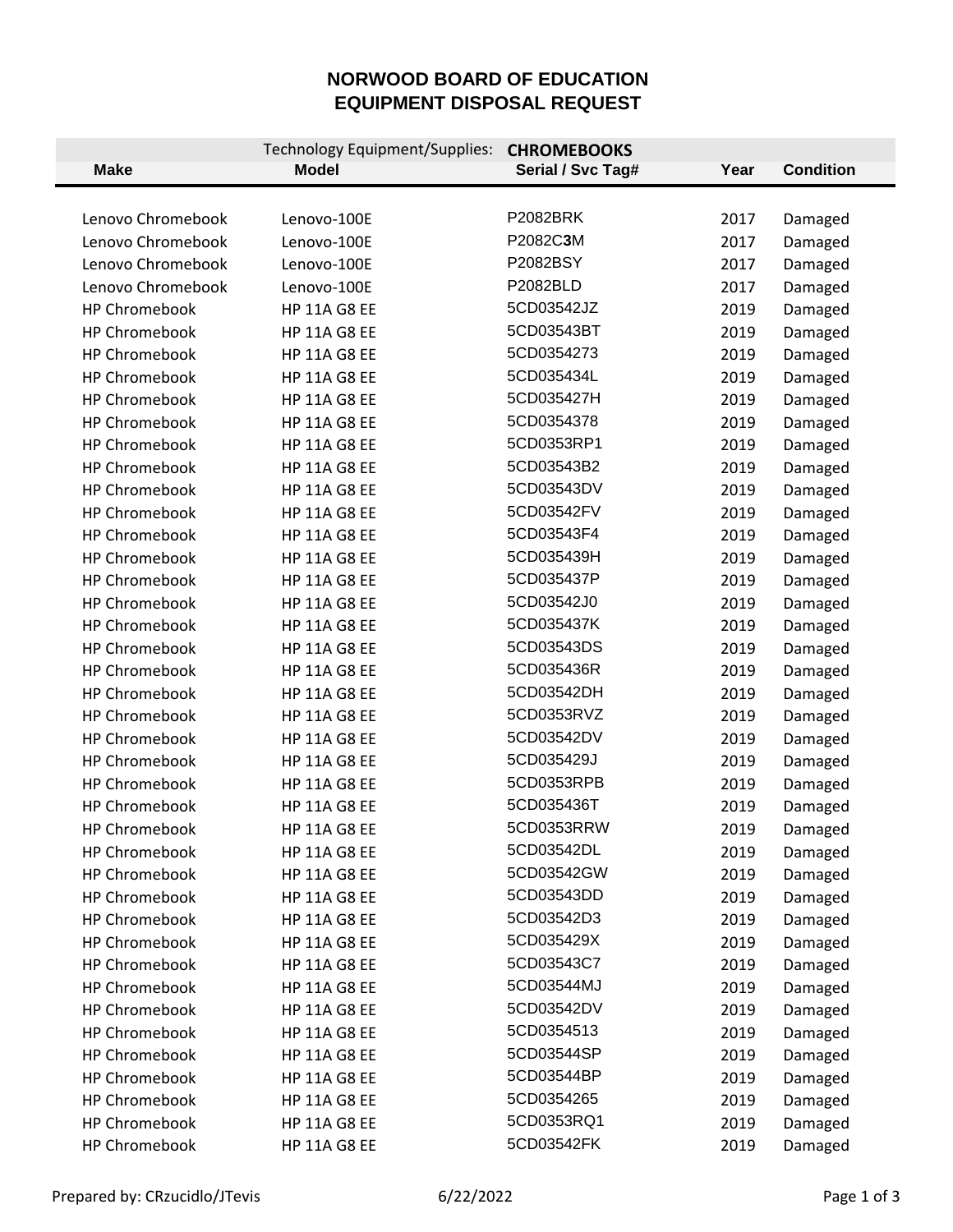# **NORWOOD BOARD OF EDUCATION EQUIPMENT DISPOSAL REQUEST**

|                      | Technology Equipment/Supplies: | <b>CHROMEBOOKS</b> |      |                  |
|----------------------|--------------------------------|--------------------|------|------------------|
| <b>Make</b>          | <b>Model</b>                   | Serial / Svc Tag#  | Year | <b>Condition</b> |
|                      |                                |                    |      |                  |
| <b>HP Chromebook</b> | <b>HP 11A G8 EE</b>            | 5CD0354383         | 2019 | Damaged          |
| <b>HP Chromebook</b> | <b>HP 11A G8 EE</b>            | 5CD03542F2         | 2019 | Damaged          |
| <b>HP Chromebook</b> | <b>HP 11A G8 EE</b>            | 5CD035436T         | 2019 | Damaged          |
| <b>HP Chromebook</b> | <b>HP 11A G8 EE</b>            | 5CD035435J         | 2019 | Damaged          |
| <b>HP Chromebook</b> | <b>HP 11A G8 EE</b>            | 5CD03544CH         | 2019 | Damaged          |
| <b>HP Chromebook</b> | <b>HP 11A G8 EE</b>            | 5CD03544RR         | 2019 | Damaged          |
| <b>HP Chromebook</b> | <b>HP 11A G8 EE</b>            | 5CD03544DP         | 2019 | Damaged          |
| <b>HP Chromebook</b> | <b>HP 11A G8 EE</b>            | 5CD035438B         | 2019 | Damaged          |
| <b>HP Chromebook</b> | <b>HP 11A G8 EE</b>            | 5CD03544D4         | 2019 | Damaged          |
| <b>HP Chromebook</b> | <b>HP 11A G8 EE</b>            | 5CD035427V         | 2019 | Damaged          |
| <b>HP Chromebook</b> | <b>HP 11A G8 EE</b>            | 5CD03543BL         | 2019 | Damaged          |
| <b>HP Chromebook</b> | <b>HP 11A G8 EE</b>            | 5CD03543FB         | 2019 | Damaged          |
| <b>HP Chromebook</b> | <b>HP 11A G8 EE</b>            | 5CD03544SW         | 2019 | Damaged          |
| <b>HP Chromebook</b> | <b>HP 11A G8 EE</b>            | 5CD03544C3         | 2019 | Damaged          |
| <b>HP Chromebook</b> | <b>HP 11A G8 EE</b>            | 5CD035439P         | 2019 | Damaged          |
| <b>HP Chromebook</b> | <b>HP 11A G8 EE</b>            | 5CD0354326         | 2019 | Damaged          |
| <b>HP Chromebook</b> | <b>HP 11A G8 EE</b>            | 5CD03542B0         | 2019 | Damaged          |
| <b>HP Chromebook</b> | <b>HP 11A G8 EE</b>            | 5CD03542FR         | 2019 | Damaged          |
| <b>HP Chromebook</b> | <b>HP 11A G8 EE</b>            | 5CD0353RR7         | 2019 | Damaged          |
| <b>HP Chromebook</b> | <b>HP 11A G8 EE</b>            | 5CD03542FT         | 2019 | Damaged          |
| <b>HP Chromebook</b> | <b>HP 11A G8 EE</b>            | 5CD035429Y         | 2019 | Damaged          |
| <b>HP Chromebook</b> | <b>HP 11A G8 EE</b>            | 5CD035439N         | 2019 | Damaged          |
| <b>HP Chromebook</b> | <b>HP 11A G8 EE</b>            | 5CD03544TR         | 2019 | Damaged          |
| <b>HP Chromebook</b> | <b>HP 11A G8 EE</b>            | 5CD03542FJ         | 2019 | Damaged          |
| <b>HP Chromebook</b> | <b>HP 11A G8 EE</b>            | 5CD03542F6         | 2019 | Damaged          |
| <b>HP Chromebook</b> | <b>HP 11A G8 EE</b>            | 5CD03542J9         | 2019 | Damaged          |
| <b>HP Chromebook</b> | <b>HP 11A G8 EE</b>            | 5CD035428L         | 2019 | Damaged          |
| <b>HP Chromebook</b> | <b>HP 11A G8 EE</b>            | 5CD03542C3         | 2019 | Damaged          |
| <b>HP Chromebook</b> | <b>HP 11A G8 EE</b>            | 5CD0353RS2         | 2019 | Damaged          |
| <b>HP Chromebook</b> | <b>HP 11A G8 EE</b>            | 5CD03544D9         | 2019 | Damaged          |
| <b>HP Chromebook</b> | <b>HP 11A G8 EE</b>            | 5CD03542DK         | 2019 | Damaged          |
| HP Chromebook        | <b>HP 11A G8 EE</b>            | 5CD0354344         | 2019 | Damaged          |
| <b>HP Chromebook</b> | <b>HP 11A G8 EE</b>            | 5CD03544XT         | 2019 | Damaged          |
| <b>HP Chromebook</b> | <b>HP 11A G8 EE</b>            | 5CD03543CJ         | 2019 | Damaged          |
| <b>HP Chromebook</b> | <b>HP 11A G8 EE</b>            | 5CD03542BR         | 2019 | Damaged          |
| <b>HP Chromebook</b> | <b>HP 11A G8 EE</b>            | 5CD03543CL         | 2019 | Damaged          |
| <b>HP Chromebook</b> | <b>HP 11A G8 EE</b>            | 5CD03542C1         | 2019 | Damaged          |
| <b>HP Chromebook</b> | <b>HP 11A G8 EE</b>            | 5CD0353RRQ         | 2019 | Damaged          |
| <b>HP Chromebook</b> | <b>HP 11A G8 EE</b>            | 5CD035431J         | 2019 | Damaged          |
| <b>HP Chromebook</b> | <b>HP 11A G8 EE</b>            | 5CD03542FD         | 2019 | Damaged          |
| <b>HP Chromebook</b> | <b>HP 11A G8 EE</b>            | 5CD03544FM         | 2019 | Damaged          |
| HP Chromebook        | <b>HP 11A G8 EE</b>            | 5CD035438Y         | 2019 | Damaged          |